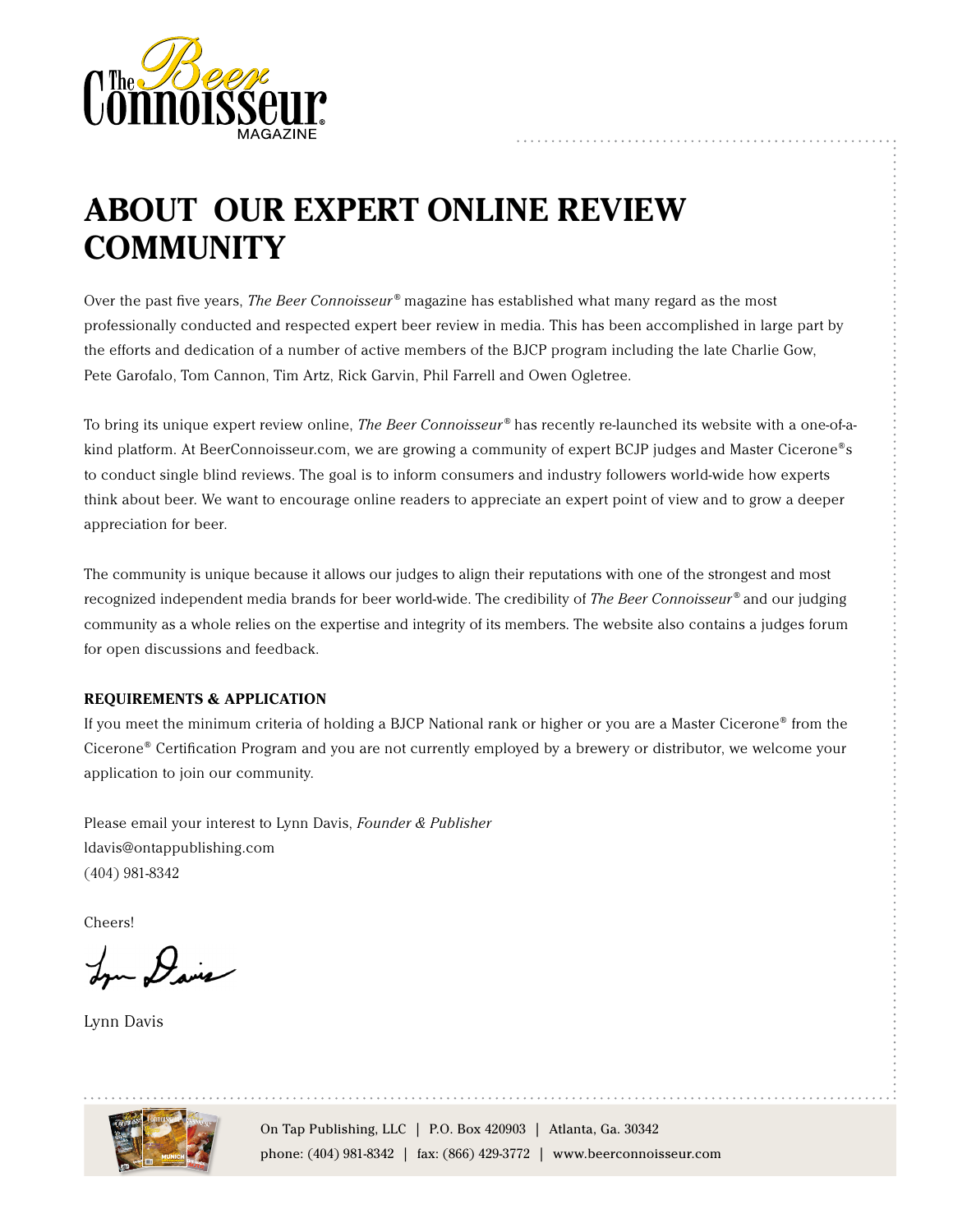

*Page 1 of 4*

# **2015 JUDGE APPLICATION**

**JUDGE INFORMATION**

|                                 | <b>ONLINE BIOGRAPHY</b>                                                                                                                                                                                                                                                                                                                                   |
|---------------------------------|-----------------------------------------------------------------------------------------------------------------------------------------------------------------------------------------------------------------------------------------------------------------------------------------------------------------------------------------------------------|
|                                 | A unique user account will be created and emailed to you giving you access to post your reviews on the website.<br>Your profile will be located at BeerConnoisseur.com/judges. Your reviews will be attached to your profile.<br>Please provide the required biographical information so that our editors can include it when creating your user account. |
| <b>Profile Photo</b> (vertical) | <b>Biography</b> (1-2 paragraphs) $\vert$ <b>Certification</b> (PDF, jpg, png, tiff)                                                                                                                                                                                                                                                                      |
|                                 | <b>Social Sites / Blogs / Website</b> (optional) *Please email all content to review@beerconnoisseur.com                                                                                                                                                                                                                                                  |
|                                 | <b>SAMPLES DELIVERY</b>                                                                                                                                                                                                                                                                                                                                   |
|                                 | In order to maintain the single blind review, we require each judge to have an assistant responsible for accepting sample shipments.<br>The BC Review Coordinator will provide the breweries with your assistant's delivery information.<br>This information will not be made available to the general public.                                            |
|                                 | Assistant's Full Name: Name and South Assistant's Full Name:                                                                                                                                                                                                                                                                                              |
|                                 |                                                                                                                                                                                                                                                                                                                                                           |
| Address:                        |                                                                                                                                                                                                                                                                                                                                                           |
| City, State Zip:                | <u> 2008 - Jan James James Barnett, amerikan basal dan personal dan personal dan personal dan personal dan personal dan personal dan personal dan personal dan personal dan personal dan personal dan personal dan personal dan </u>                                                                                                                      |
|                                 |                                                                                                                                                                                                                                                                                                                                                           |
|                                 |                                                                                                                                                                                                                                                                                                                                                           |
|                                 | On Tap Publishing, LLC   P.O. Box 420903   Atlanta, Ga. 30342<br>phone: (404) 981-8342   fax: (866) 429-3772   www.beerconnoisseur.com                                                                                                                                                                                                                    |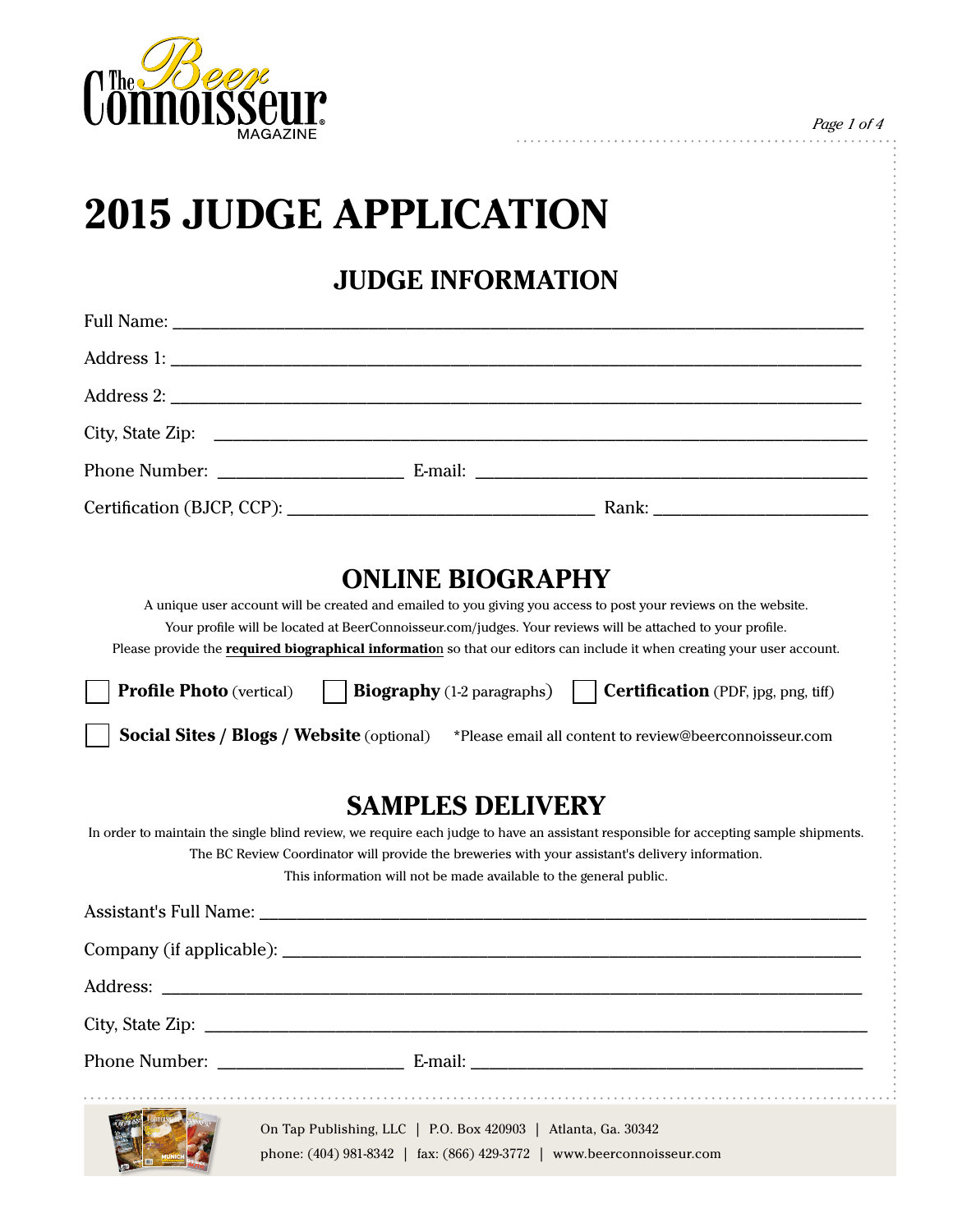

*Page 2 of 4*

# **2015 REVIEW CRITERIA & PROCCESS**

The Beer Connoisseur® follows the BJCP competition scoring criteria as its method for its online reviews. The only deviation from the BJCP Score Card is that points are doubled for each criteria. Aroma (24 points), Appearance (6 points), Flavor (40) Mouthfeel (6 points) and Overall Impression (20 points) totaling 100 points.

#### **The final break down is as follows:**

100 to 96: World Class – You need this beer in your life. 95 to 91: Exceptional – Don't hesitate. 90 to 86: Very Good – A brew to savor. 85 to 75: Average – Somewhat unimpressive. 74 and below: Not Recommended – Just walk away.

Score sheets may be downloaded / printed from: **http://www.bjcp.org/docs/SCP\_BeerScoreSheet.pdf** *\*Remember to double your scores for our 100 point scale!*

#### **Controlled Single Blind Reviews and Style Definitions**

The judge agrees to conduct his or her judging in a prepared controlled environment with minimal to no outside odors, correct lighting and table preparation. The assistant will be responsible for concealing the beer, chilling the beer to the receommended serving temperature and providing the judge with the correct BJCP style definition as agreed on by Jonathan Ingram, Editorial Director. Style verification can be directed to **review@beerconnoisseur.com** and our editorial department will respond promptly.

#### **Group Judging**

Approved judges may organize groups and conduct review sessions wiht other approved judges.

### **OBTAINING REVIEW SAMPLES**

#### **Scenario 1**

Breweries may submit review requests to the BC office and our editors may directly request samples from breweries. Our editors will provide the breweries with the judges assistants SAMPLE DELIVERY information for shipment of samples for review and then will communicate the anticipated shipments to the assistant.

#### **Scenario 2**

The judges assistants may directly request samples from breweries of interest. In order to maintain credibility, our editors will provide your assistant a *Beer Connoisseur* email address to send requests from. An official brewery sample request form will also be furnished.

#### **Scenario 3**

The judge's assistant may purchase beer to review without re-imbursement.

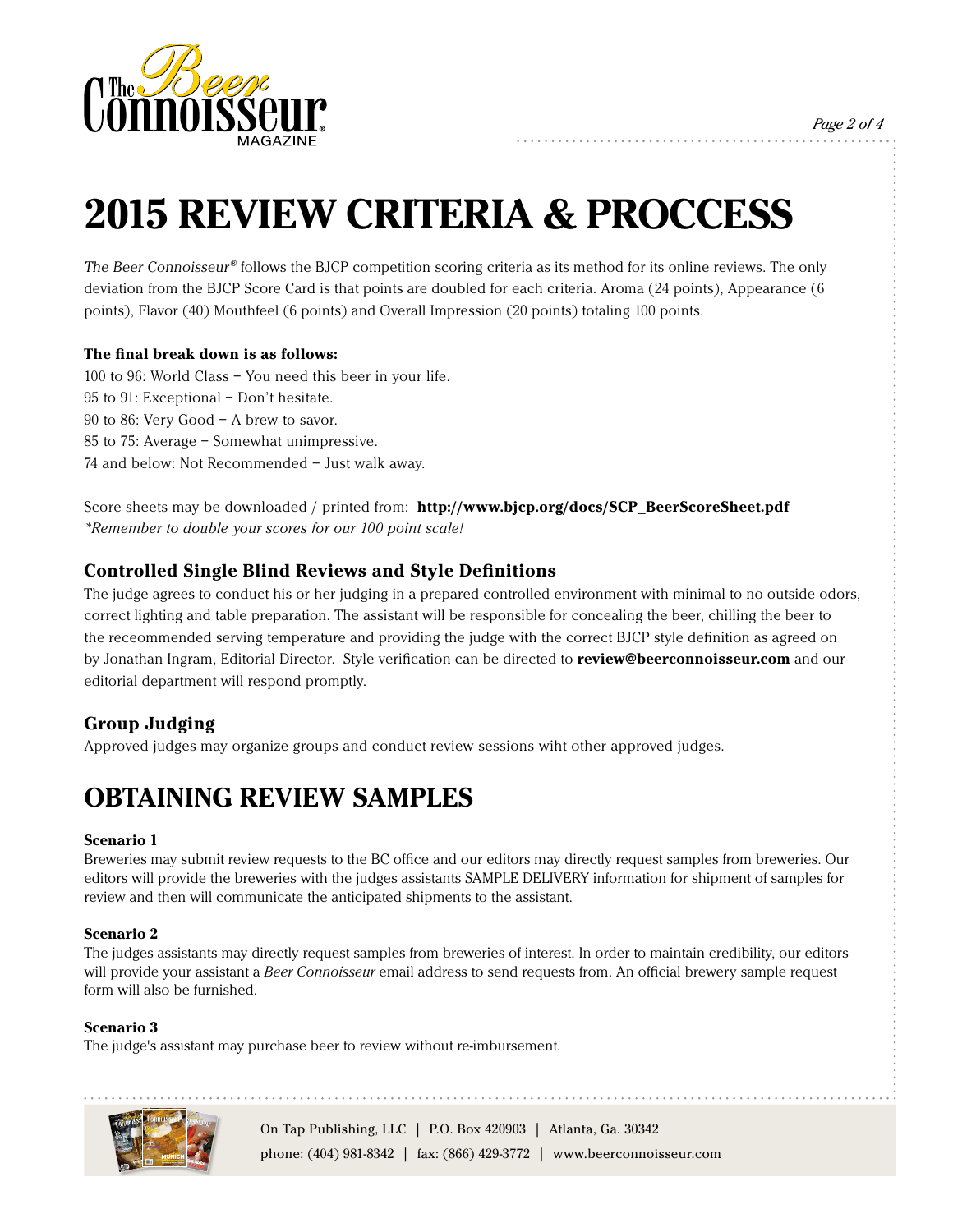

*Page 3 of 4*

## **UPLOADING REVIEWS**

Uploading reviews is simple! Login to BeerConnoisseur.com and at the top of your browser window hover over the black pull down box that says: **Content > Add Content > Judges Review**

**TITLE BOX** > Add beer name.

**BEER REVIEWED** > Begin typing the name of the beer and the beer should auto-populate. If not, try variations of the name, try starting with the name of the brewery. If the correct beer still does not populate, please notify review@beerconnoisseur.com.

**JUDGES REVIEW** > Add you notes summary here.

**JUDGES RATINGS** > Add your scores and totals in the appropriate boxes.

**SUBMIT** > Scroll to bottom and click SAVE.

**NOTIFY BC** > Please email review@beerconnoisseur.com that your review has been posted.

### **REVIEW ACTIVITY**

We ask that each judge review at minimum **3 beers per month** in order to remain active. More than 3 is certainly welcome!

### **REWARDS PROGRAM**

**50 Reviews** Free membership to *The Beer Connoisseur®* Club. - Valued at \$100!

**100 Reviews** Free BC Judge's T-Shirt

**250 Reviews**  Judge's Premum Collared Embroidered Pull-Over or Sports Shirt

**250 Reviews** TBD

**500 Reviews** TBD

**1,000 Reviews** TBD